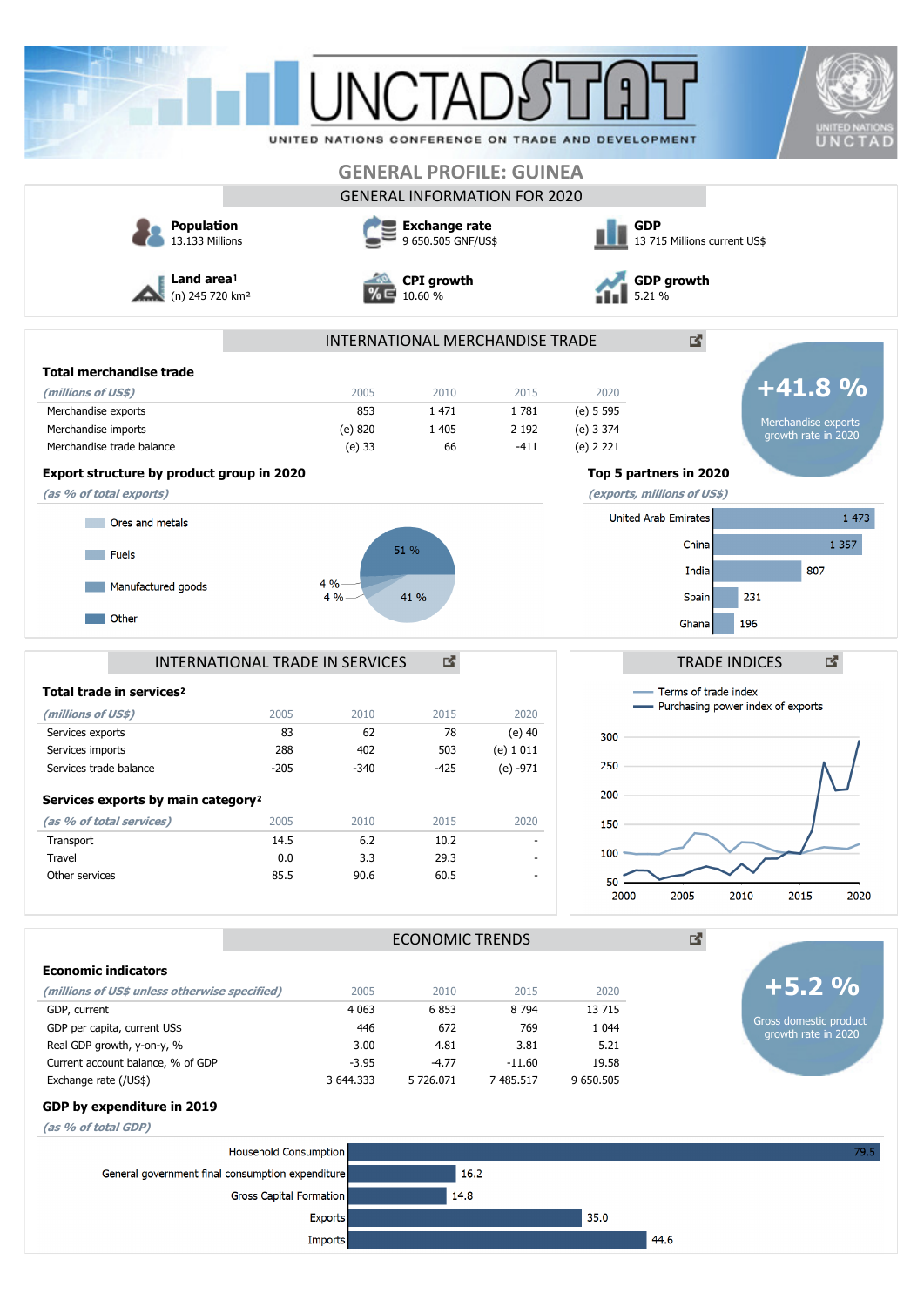

#### **Information economy indicators**

| (as 96 of)                                    | 2005 | 2010                 | 2015    | 2020                 |
|-----------------------------------------------|------|----------------------|---------|----------------------|
| Share of ICT goods, % of total exports        | 0.02 | $\ddotsc$            | 0.04    | $\ddot{\phantom{a}}$ |
| Share of ICT goods, % of total imports        | 0.75 | $\ddot{\phantom{a}}$ | 0.96    |                      |
| Share of workforce involved in the ICT sector |      | $\cdots$             | $\cdot$ | $\cdots$             |
|                                               |      |                      |         |                      |